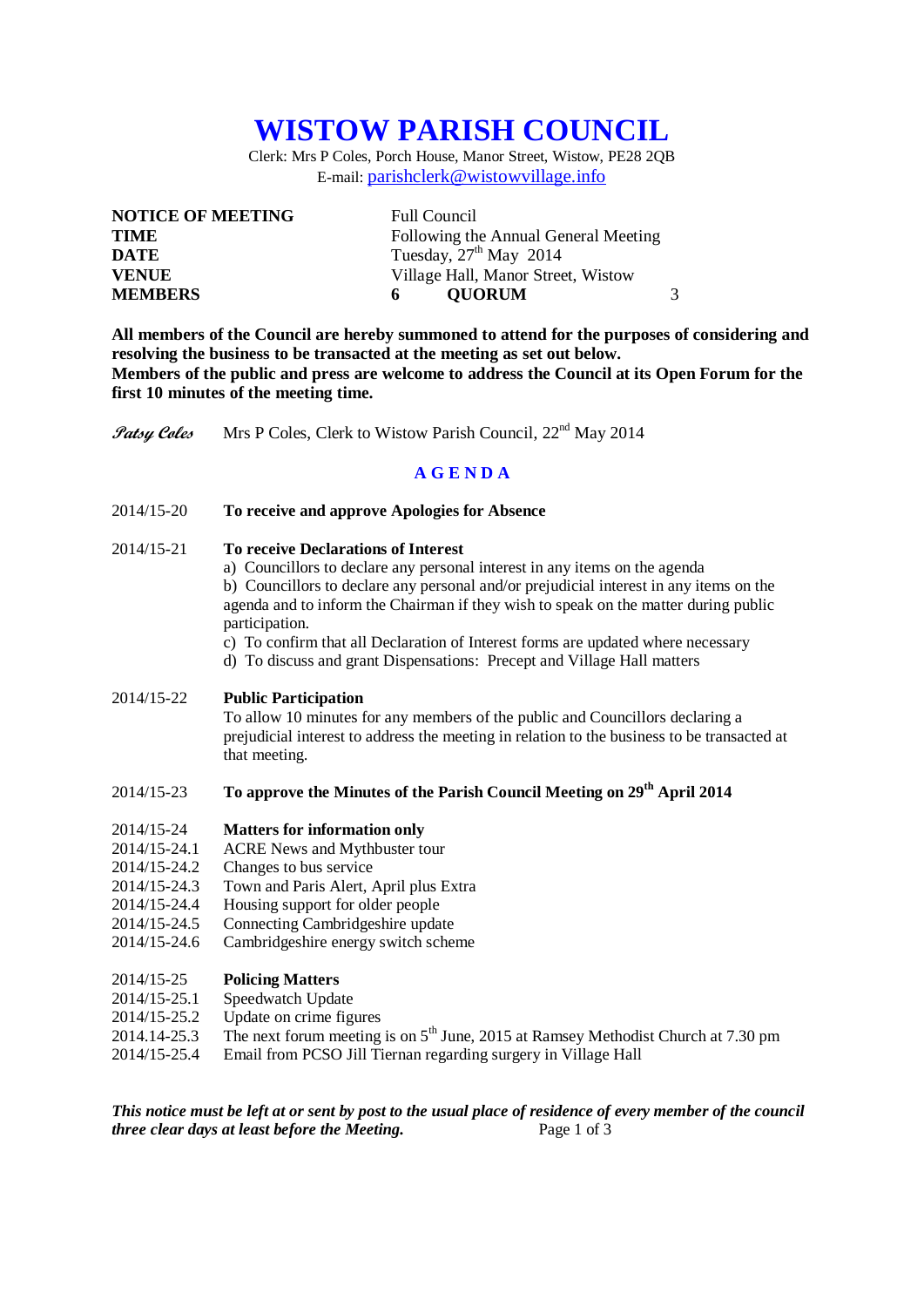## Page 2

| 2014/15-26   | To receive reports from County and District Councillors<br>Mr M Tew, Mr P Bucknell                                                                                                                                                                                                                                                                                                                                   |
|--------------|----------------------------------------------------------------------------------------------------------------------------------------------------------------------------------------------------------------------------------------------------------------------------------------------------------------------------------------------------------------------------------------------------------------------|
| 2014/15-27   | <b>Finance</b><br>a) to approve the Financial Statement and cashflow for 2014/15<br>b) to approve payment of outstanding amounts :<br>Ray Burton - bins in playground<br>£38.00<br>Mrs W Pye - internal audit<br>£50.00<br><b>CAPALC</b> Membership<br>£174.27<br>A cheque from Red Tile Wind Farm Trust for £325 has been received<br>c) Change of signature on bank account and Cambridge Building Society account |
| 2014/15-28   | Correspondence                                                                                                                                                                                                                                                                                                                                                                                                       |
| 2014/15-28.1 | Email from Clare Leaton regarding triangle of land at Oaklands Close and response from<br><b>HDC</b>                                                                                                                                                                                                                                                                                                                 |
| 2014/15-28.2 | Membership renewal for CAPALC at a cost of £174.27                                                                                                                                                                                                                                                                                                                                                                   |
| 2014/15-29   | To consider any Planning Applications received                                                                                                                                                                                                                                                                                                                                                                       |
| 2014/15-29.1 | None received                                                                                                                                                                                                                                                                                                                                                                                                        |
| 2014/15-29/2 | Street naming and numbering                                                                                                                                                                                                                                                                                                                                                                                          |
| 2014/15-30   | <b>Highway Warden's Report/Traffic Matters</b>                                                                                                                                                                                                                                                                                                                                                                       |
| 2014/15-30.1 | MVAS purchase – update on outstanding matters                                                                                                                                                                                                                                                                                                                                                                        |
| 2014/15-30.2 | Any other traffic/road matters                                                                                                                                                                                                                                                                                                                                                                                       |
| 2014/15-31   | <b>Maintenance Issues</b>                                                                                                                                                                                                                                                                                                                                                                                            |
| 2014/15-31.1 | Playground - bins/hedges                                                                                                                                                                                                                                                                                                                                                                                             |
| 2014/15-31.2 | Notice boards have been moved, playground gate painted and plaque put on. Football                                                                                                                                                                                                                                                                                                                                   |
|              | nets have arrived.                                                                                                                                                                                                                                                                                                                                                                                                   |
| 2014/15-31.3 | Playground rota/risk assessment forms, Mr Carter, April, Mr McInnes, May, and Mr<br>Bucknell June.                                                                                                                                                                                                                                                                                                                   |
| 2014/15-32   | <b>Annual Audit</b>                                                                                                                                                                                                                                                                                                                                                                                                  |
| 2014/15-32.1 | Mrs Pye has carried out the internal audit and is satisfied with everything.                                                                                                                                                                                                                                                                                                                                         |
| 2014/15-32.2 | Review of accounting procedures. No recommendations were made by Mrs Pye as long                                                                                                                                                                                                                                                                                                                                     |
|              | as we adhere to the checks we have in place.                                                                                                                                                                                                                                                                                                                                                                         |
| 2014/15-33   | Feedback from Open Meeting, 29 <sup>th</sup> April, 2014                                                                                                                                                                                                                                                                                                                                                             |
| 2014/15-33.1 | Street light surgery 13 <sup>th</sup> May 2014                                                                                                                                                                                                                                                                                                                                                                       |
| 2014/15-34   | Parish Plan Action Plan Working Parties Feedback and Updates<br>a-Litter<br>Mr McInnes                                                                                                                                                                                                                                                                                                                               |
|              | b- Countryside<br>Mr Hodson                                                                                                                                                                                                                                                                                                                                                                                          |
|              | Draft letter to landowners who need to cut access for discussion                                                                                                                                                                                                                                                                                                                                                     |
|              | c- Village Hall<br>Mr MacInness                                                                                                                                                                                                                                                                                                                                                                                      |
|              | d - Parish Plan Review - Dr Farrar/Mr Bucknell/Mr Carter                                                                                                                                                                                                                                                                                                                                                             |
| 2014/15-35   | Items for the Wistow Warbler and Wistow Web site.                                                                                                                                                                                                                                                                                                                                                                    |
|              | To inform Mr Williams and Dr Farrar of relevant articles                                                                                                                                                                                                                                                                                                                                                             |
|              |                                                                                                                                                                                                                                                                                                                                                                                                                      |

*This notice must be left at or sent by post to the usual place of residence of every member of the council three clear days at least before the Meeting.* Page 2 of 3